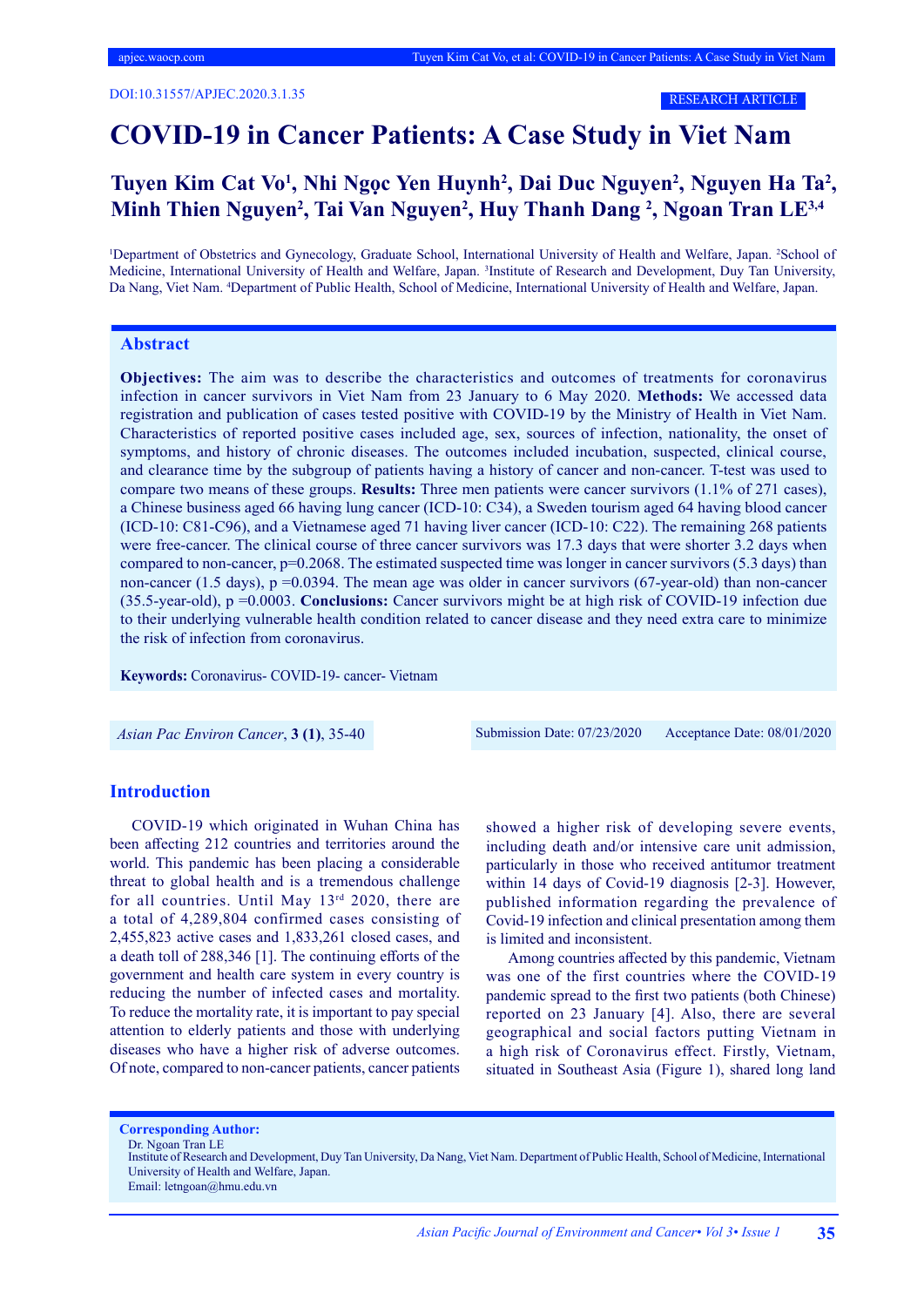borders to the north and a high volume of trade with China where the pandemic first significantly expanded. With a population of over 97 million in 2020, Vietnam is among the countries with high population density. Given the geographical and demographical features, Vietnam is at a high risk of importing COVID-19 from oversea with the highest number of patients concentrated in Ha Noi and Ho Chi Minh City Secondly, there is a large number of Vietnamese citizens living and studying overseas mainly in Europe, Oceania, and the United States [5], raising the chance of importing COVID-19 patients from oversea as they returned to Vietnam during COVID-19 pandemic.

However, by rigorous risk management of the government and the continuous effort of the health care personnel, Vietnam has been currently recognized to be successful in controlling the disease. Until May 6th, the number of COVID – 19 confirmed cases in Vietnam was 271, in which 232 patients had recovered were released from the hospital, 39 are being isolated for treatment and no deaths recorded [4]. Outstandingly, three patients with cancer history were also treated and discharged from the hospital.

#### *Objectives*

We performed this study to describe the characteristics and outcomes of treatments for coronavirus infection in cancer survivors in Viet Nam from  $23<sup>rd</sup>$  January to  $6<sup>th</sup>$ May 2020.

## **Materials and Methods**

#### *Study design and data resource*

A case study was designed to describe the demographic and clinical characteristics and outcomes of treatments for coronavirus infection in cancer survivors in Viet Nam from 23rd January to 6th May 2020.

Data was extracted from the website of The Ministry of Health in Viet Nam. In the mentioned research period, there were a total of 271 confirmed cases, in which 3 patients had a cancer history. Demographic characteristics of confirmed cases included age, sex, sources of infection, nationality, the onset of symptoms, and history of chronic diseases.

In terms of clinical presentation, incubation time, suspected time, clinical course, and clearance time were investigated by the subgroup of patients having a history of cancer and non-cancer. Incubation time was defined as the time elapsed between exposure to the case confirmed positive with COVID-19 and when symptoms and signs were first apparent. The suspected time was the time from the date of onset of symptoms to the date confirmed positive with the virus. A clinical course was the time from the date of onset of symptoms to the discharge date. A clearance time was the time from the date confirmed positive with COVID-19 to the discharge date.

### *Data analysis*

Data was reviewed and cross-checked between information sources, cleaned, encoded, and reported by Excel software, analyzed by STATA 14.0. Firstly, descriptive

analysis was used to explore the distribution of different variables. Secondly, the difference between the means of two subgroups was identified by using the T-test. All p\_values were two-sided, and  $p<0.05$  (alpha value) was considered to indicate statistical significance.

#### *Ethical approval*

Information was uploaded on the website of the Ministry of Health for the community's accessibility to prevent the outbreak of disease. There was no identification information (name, personal address, date of birth) and other private information presented neither on the MOH's webpage nor in the database, consent was therefore legally not required.

## **Results**

From 23 January 2020 to 6 May 2020 Vietnam, among 271 confirmed cases, three men patients with cancer history (1.1% of confirmed cases) were recorded. Among 271 positive cases, 232 patients were recovered and discharged from hospitals, Figure 2.

Cancer case 1: a Chinese man from Wuhan, China, aged 66 had underlying chronic diseases of lung cancer (ICD-10: C34, completed cancer treatment course), diabetes, inserted three stains in his corona heart. He landed in the Noi Bai International Airport on 13 January 2010, then travel by air to Nha Trang city on 17 January, and took a train to Ho Chi Minh City on 19 January, and the last destination by taxi to the Long An city on 20 January 2020. On 17 January, he reported the onset of symptoms with fever. On 21 January, he visited a health facility at the Ho Chi Minh city and was suspected to be infected by COVID-19. On 22 January, a subsequent test confirmed him as being infected and admitted to Cho Ray Central hospital. On 10 February 2020, a second test for COVID-19 infection conducted showed a preliminary negative result. On 12 February 2020, he was discharged from hospital and his health was recovered. The clinical course was for 26 days, from 17 January to 12 February 2020 and hospitalized time was 21 days.

Cancer case 2: a Sweden tourism aged 64 having



Figure 1. Map of Viet Nam. Source: https://www. itourvn. com/blog/vietnam-s-geography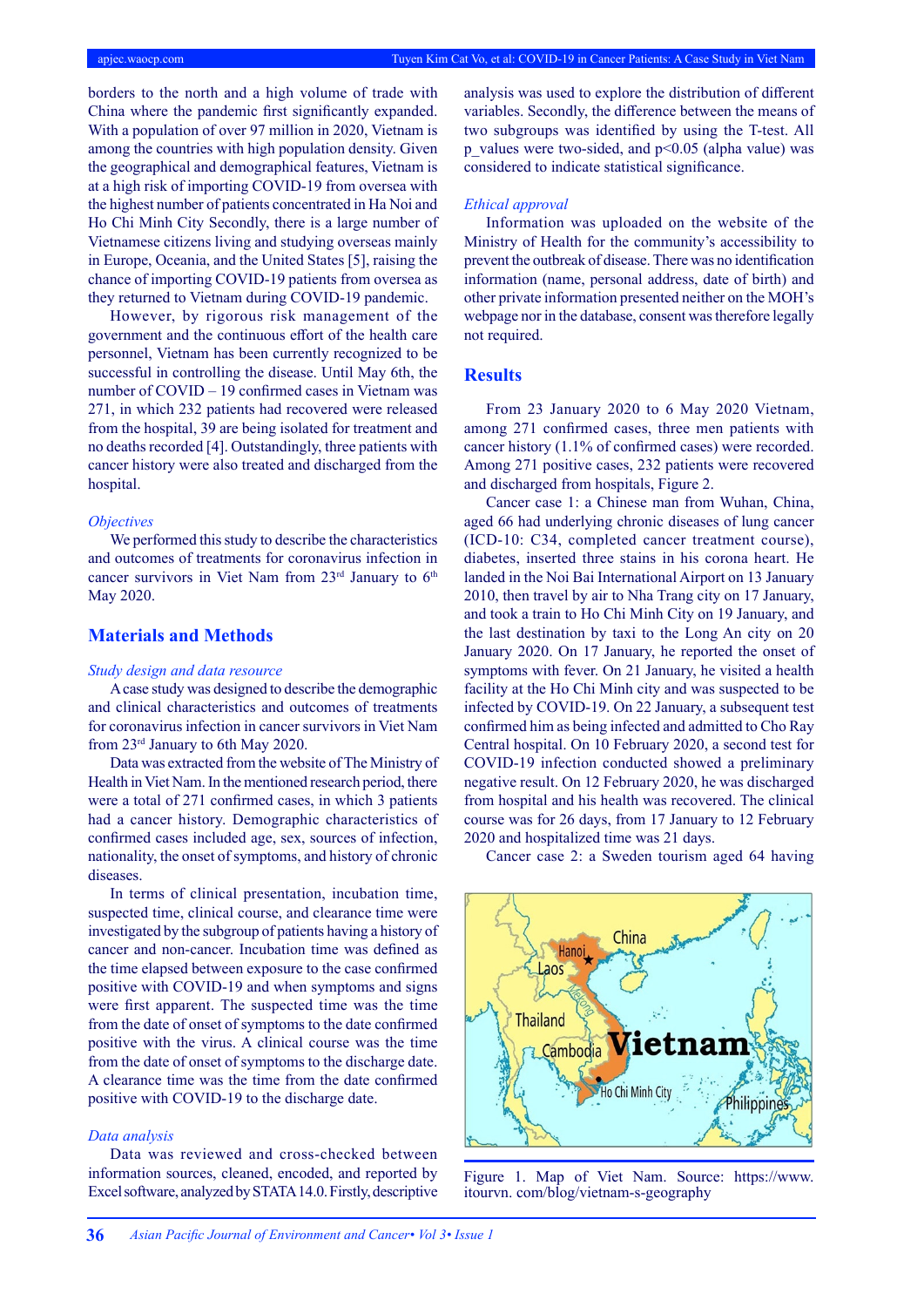|                     |            |                | Total |         |  |
|---------------------|------------|----------------|-------|---------|--|
|                     | Non-cancer | Cancer         | case  | Percent |  |
| Age                 |            |                |       |         |  |
| $0-19$              | 26         | $\mathbf{0}$   | 26    | 9.6     |  |
| $20 - 29$           | 100        | $\mathbf{0}$   | 100   | 36.9    |  |
| 30-39               | 43         | $\mathbf{0}$   | 43    | 15.9    |  |
| 40-49               | 43         | $\mathbf{0}$   | 43    | 15.9    |  |
| 50-59               | 32         | $\mathbf{0}$   | 32    | 11.8    |  |
| 60-69               | 19         | $\overline{2}$ | 21    | 7.7     |  |
| $70+$               | 5          | 1              | 6     | 2.2     |  |
| Total               | 268        | 3              | 271   | 100     |  |
| Source of infection |            |                |       |         |  |
| Import case         | 161        | $\overline{2}$ | 163   | 60.1    |  |
| Local case          | 107        | 1              | 108   | 39.9    |  |
| Total               | 268        | 3              | 271   | 100     |  |
| Nationality         |            |                |       |         |  |
| Vietnamese          | 221        | $\mathbf{1}$   | 222   | 81.9    |  |
| Foreigner           | 47         | $\overline{2}$ | 49    | 18.1    |  |
| Total               | 268        | $\overline{3}$ | 271   | 100     |  |

Table 1. Characteristics of Cancer and Non-cancer Patients

Chronic Myeloid Leukemia (ICD-10: C81-C96) and treated by Nilotimid from the last four years, he arrived in Hanoi in December 2019. Recent 4 months, he skipped taking this medicine during a sightseeing time in Viet Nam. On 26 March, he was suffered from injury and visit a hospital in Hanoi. On 1 April, he visited the National Hospital of Blood Transfusion and Disease due to his nose bleeding. I was suspected of being followed up for COVID-19. On 3 April 2020, a subsequent test confirmed him as being infected and admitted to the National Hospital of Tropical Medicine in Hanoi city. After 7 days, on 10 April, a second test for COVID-19 infection conducted showed a preliminary negative result and discharged from the hospital and transferred to the other health facility for the next 14 days of follow-up. A clinical cause was 10 days, from 1 to 10 April 2020.

Cancer case 3: a Vietnamese aged 71 having liver cancer (ICD-10: C22). On 11 and 19 March 2020, he has visited twice the department of outpatient of the Bach Mai hospital in examining for liver cancer. On 28 March, he reported the onset of fever. On 1 April, he visited Vinh Phuc Provincial Hospital and taking sample secure and the results on the next day showed a positive with COVID-19. After three times of negative results, he was discharged from hospital on 14 April 2020. A clinical cause was 18 days, from 28 March to 14 April 2020.

The remaining 268 patients were reported being free from any cancer form. Among the three cancer patients, there were two imported cases (Foreigners) and one local case (Vietnamese). Their age was 60 or older, Table 1.

The age (mean  $\pm$  standard deviation) was older in cancer survivors ( $67\pm3.6$ -year-old) than non-cancer (35.5)  $\pm$  15.6-year-old) (p=0.0003). The incubation time in cancer patients and non – cancer patients were respectively 7.0  $\pm$  4.2 days, and 7.8  $\pm$  6.0 days. The estimated suspected time was longer in cancer survivors  $(5.3 \pm 2.1$  days) than non-cancer  $(1.5 \pm 3.7 \text{ days})$ , p=0.0394. The clinical course of three cancer survivors was  $17.3 \pm 8.5$  days that were shorter 3.2 days when compared to non-cancer (20.5  $± 6.6$  days, p=0.2068), Table 2.

## **Discussions**

The main findings included the outcomes of three cancers patients who were suffered from the deadly coronavirus named COVID-19 in Viet Nam. They were aging persons and had all recovered and discharged from hospitals. The estimated mean of clinical course was 17.3 days, the clearance time was 12.0 days, and the suspected



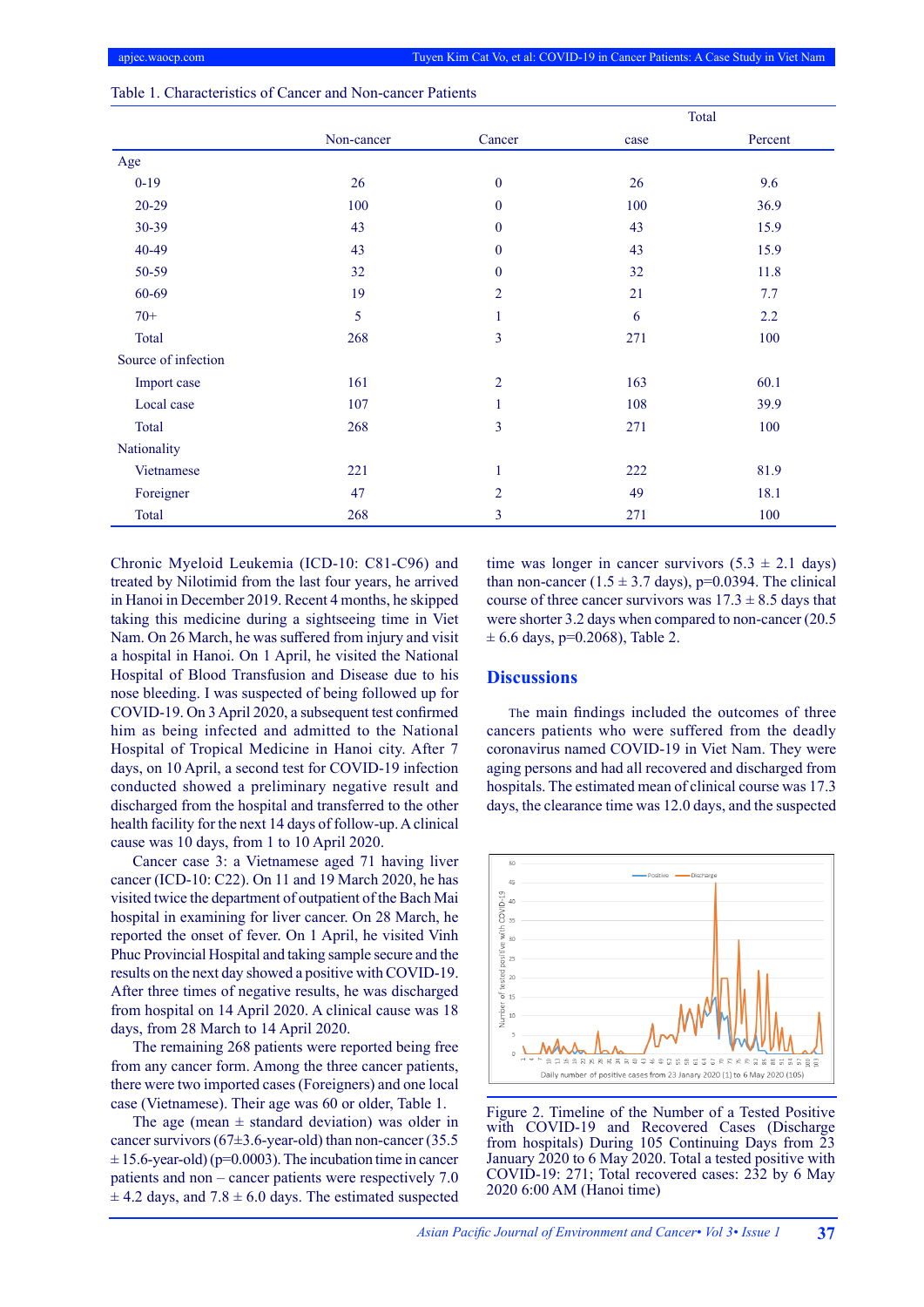|                     | Cases number   |        |      |                |                | Quantiles    |                |        |
|---------------------|----------------|--------|------|----------------|----------------|--------------|----------------|--------|
| Variables           | (n)            | Mean   | S.D. | Min            | 0.25           | Mdn          | 0.75           | Max    |
| Total of 271 cases  |                |        |      |                |                |              |                |        |
| age                 | 271            | 35.9   | 15.9 | 0.3            | 23             | 30           | 48             | 88     |
| incubation time     | 77             | 7.8    | 6    | $\theta$       | 3              | $\tau$       | 12             | 25     |
| suspected time      | 271            | 1.6    | 3.7  | $\mathbf{0}$   | $\theta$       | $\theta$     | $\overline{2}$ | 33     |
| clinical course     | 77             | 20.4   | 6.6  | 6              | 16             | 20           | 23             | 43     |
| clearance time      | 232            | 17     | 7.5  | $\mathbf{1}$   | 12             | 16           | 21             | 48     |
| Cancer patients     |                |        |      |                |                |              |                |        |
| Age &               | 3              | 67     | 3.6  | 64             | 64             | 66           | 71             | 71     |
| incubation time     | $\overline{2}$ | $\tau$ | 4.2  | $\overline{4}$ | $\overline{4}$ | 7            | 10             | 10     |
| suspected time \$   | 3              | 5.3    | 2.1  | 3              | 3              | 6            | 7              | $\tau$ |
| clinical course #   | 3              | 17.3   | 8.5  | 9              | 9              | 17           | 26             | 26     |
| clearance time      | 3              | 12     | 7.2  | 6              | 6              | 10           | 20             | 20     |
| Non-cancer patients |                |        |      |                |                |              |                |        |
| Age &               | 268            | 35.5   | 15.6 | 0.3            | 23             | 30           | 47             | 88     |
| incubation time     | 75             | 7.8    | 6    | $\theta$       | 3              | 7            | 12             | 25     |
| suspected time \$   | 268            | 1.5    | 3.7  | $\mathbf{0}$   | $\theta$       | $\mathbf{0}$ | 1.5            | 33     |
| clinical course #   | 74             | 20.5   | 6.6  | 6              | 16             | 20           | 23             | 43     |
| clearance time      | 229            | 17.1   | 7.5  | 1              | 12             | 16           | 21             | 48     |

|  |  |  |  |  | Table 2. The Interim Outcome of Cancer and Non-cancer Management and Ttreatment |  |
|--|--|--|--|--|---------------------------------------------------------------------------------|--|
|--|--|--|--|--|---------------------------------------------------------------------------------|--|

S.D, Standard deviation; Mdn, Median; \$ Suspected time; Cancer vs Non-cancer patients: difference 3.8 day; p,0.0394; # Clinical time, Cancer vs Non-cancer patients, difference -3.2 day; p,0.2068; & Age, Cancer vs Non-cancer patients, difference 31.5 day; p,0.0003

time was 5.3 days. These three cancer survivors were not in any ongoing treatment course of either chemotherapy or radiotherapy. There were non-serious complications that occurred among them.

The present findings were consistent with the results in the U.K. Investigators were not able to identify evidence that cancer patients on cytotoxic chemotherapy or other anticancer treatment are at an increased risk of mortality from COVID-19 disease compared with those not on active treatment .

Coronaviruses are enveloped, positive-sense, singlestranded RNA viruses, infecting a wide variety of host species. The novel coronavirus, COVID-19, or 2019 nCoV, is named as SARS-CoV-2 due to its high homology  $(\sim 80\%)$  to SARS-CoV [6]. The pathology of this virus is the production of inflammatory cytokines such as IL-1, IL-6, IL-8, and TNF-α, which attract alveolar macrophages, neutrophils (IL-8), and induce alveolar and interstitial inflammation [6]. These cytokines, additionally, trigger acute endothelial cell activations, resulting in the expression of tissue factors, activation of the coagulation cascade, and vascular thrombosis [7]. Consequently, patients with immunodeficiency are at a high risk of COVID-19 infection and adverse outcomes with a high occurrence of clinically severe events. Cancer patients are theoretically supposed to be vulnerable to COVID -19 for their systematically immunosuppressive situation due to the malignancy and anticancer treatments. COVID-19 infection in cancer patients is therefore a topic of great interest and needs to be carefully investigated to decrease the mortality in this patient group.

In an article published in The Lancet Oncology,

the results showed that 18 (1%; 95% CI 0·61-1·65) of 1590 COVID-19 cases had a history of cancer, which seems to be higher than the incidence of cancer in the overall Chinese population [3]. Nevertheless, the sample size of this study is small and heterogeneous, with variable disease courses and treatments, therefore cannot represent the whole population of cancer patients. Cancer patients in this study also have a higher median age and a longer smoking history, which are both COVID-19 risk factors and indicators of worse outcomes. Another study by L Zhang et al. concluded that COVID-19 infected patients presented poor outcomes with a high occurrence of clinically severe events and mortality [8]. However, this study itself is also based on a small sample size, and some important confounders such as tumor stage were not included. Yong Hu et al [9]. reviewed 21 studies (including 20 were conducted in China and one in Singapore) reported the percentage of 1.2% of COVID-19-infected patients with cancer history while these figures in New York City (USA) [10] and Lombardy Region (Italy) [11] were 6% and 8% respectively. In one meta-analysis review including 10 studies with 3,403 hospitalized patients, the pooled prevalence of malignancy among hospitalized COVID – 19 patients was estimated to be 0.92% [12]. In our study, the prevalence of cancer patients among confirmed COVID – 19 patients is 1.1%, which is consistent with these above studies. People with malignant disease history must be well informed about their vulnerable situation and protect themselves by following hygiene guidelines such as regular hand wash, wearing masks, and restricting social interactions. For the health care personnel, it reminds physicians that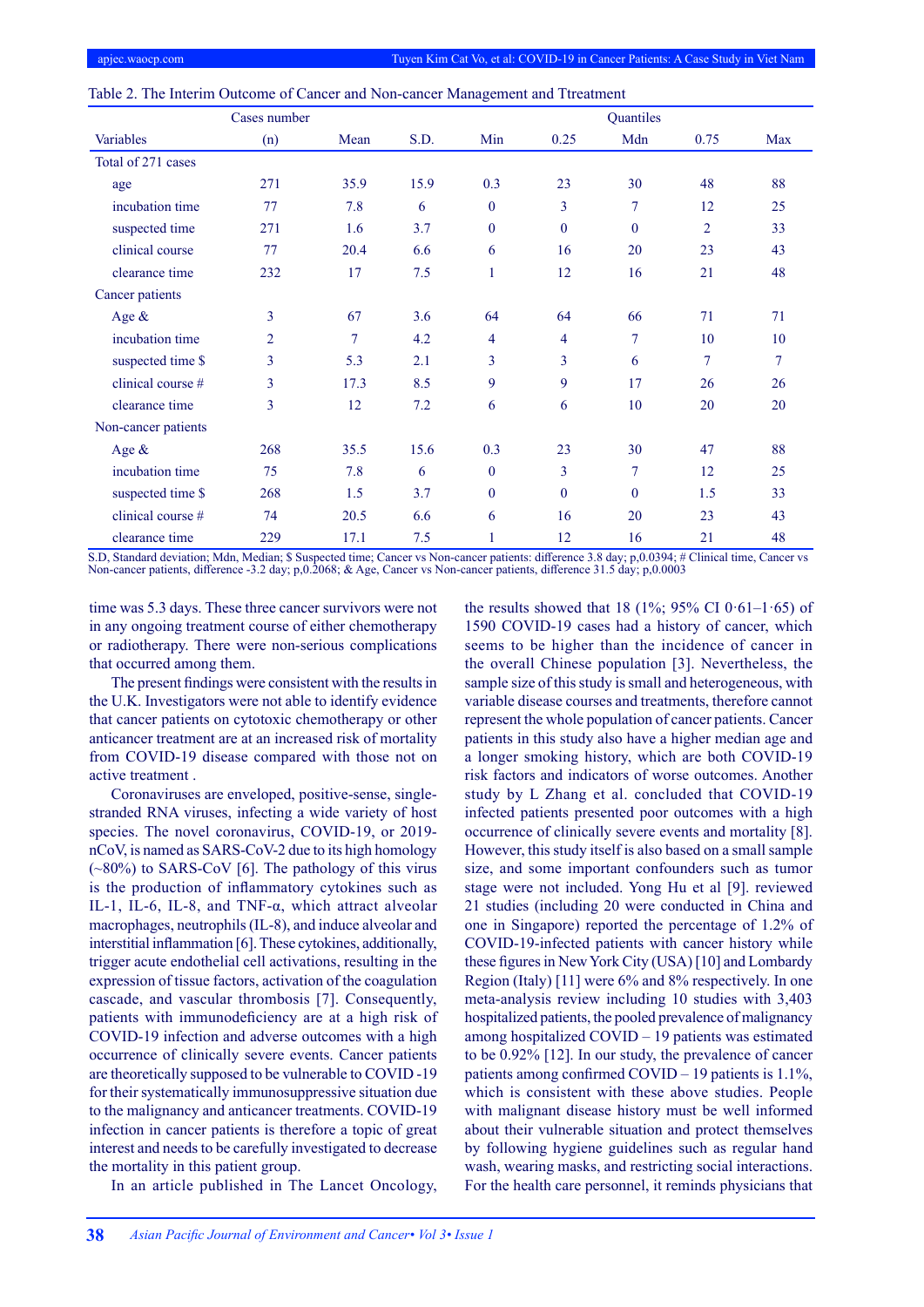intensive attention should be paid to patients with cancer, in case of rapid deterioration.

The mean age of cancer patients subgroup is higher than non – cancer patients subgroup ( $p=0.0003$ ). This result is reasonable since malignant diseases are likely to occur in older people. This increases the risk of adverse outcomes for this group of patients because advanced age is one of the main factors for aggravating the disease [13].

Based on our study, the clinical course of three cancer survivors was 17.3 days that were shorter 3.2 days when compared to non-cancer patients. However, the difference was not statistically significant meaning  $(p=0.2068)$ . In terms of the suspected time, there is a significant difference between the two subgroups. For details, the cancer patients have long suspected time (5.3 days) comparing with the non – cancer patients. Nevertheless, there are only three cases included in the present study. Further studies, therefore, are warranted to make a conclusive association between COVID-19 and cancer history.

Cancer survivors have a significant long suspected time and they were traveling in community with the onset of symptoms for 6 days (Cancer case 1), 3 days (Cancer case 2), and 6 days (Cancer case 3). Before the onset of symptoms, the incubation period was estimated to be 5.2 days. This long delay time from an exposure date to the date of tested positive with COVID-19 might cause a massive spread of the viral infection in communities. That is, the first case has transmitted the disease to the hotel officer at the Khanh Hoa city and transmitted the disease to his son during sharing a hotel room with him there. The cancer case 3 has caused a big cluster of COVID-19 at a commune with 10,878 residents. A total of 13 patients tested positive with COVID-19 who are living in this commune and have rich contact with the cancer case 3. The commune was being lockdown for 28 days to prevent the viral disease.

#### *Limitation of the study*

The main limitation of this study was the small sample size, which is common in studies of rare diseases. The other limitation was the lack of detailed treatment availability of these patients.

#### *Perspectives*

Although recent studies have improved our knowledge about the novel coronavirus, many questions are still unknown. More research with higher number cases about COVID infection in cancer patients needs to be done to understand more about this virus to effectively interrupt its transmission, to identify in the early stage of the disease, and to ameliorate the current treatment. Comprehensive support and funding from the community, local governments, together with collaborations with international organizations are vital as the war with the virus may last long.

In conclusions, cancer survivors might be at high risk of COVID-19 infection due to their underlying vulnerable health condition related to cancer disease and they need extra care to minimize the risk of infection from coronavirus.

## **Acknowledgments**

We thank healthcare practitioners of the clinics and hospitals in Vietnam for their hard work of testing, tracing, isolating, and treating activities in controlling the ongoing Coronavirus pandemic in Viet Nam.

#### *Funding*

There was no funding

### *Conflict of interest*

There are no conflicts to disclose.

### **References**

- 1. WHO. Coronavirus disease (COVID 19) outbreak situation, 2020 [cited 2020 May 15]. https://www.who.int/ emergencies/diseases/novel-coronavirus-2019]..
- 2. Dai M, Liu D, Liu M, Zhou F, Li G, Chen Z, Zhang Z, You H, Wu M, Zheng Q, Xiong Y, Xiong H, Wang C, Chen C, Xiong F, Zhang Y, Peng Y, Ge S, Zhen B, Yu T, Wang L, Wang H, Liu Y, Chen Y, Mei J, Gao X, Li Z, Gan L, He C, Li Z, Shi Y, Qi Y, Yang J, Tenen DG, Chai L, Mucci LA, Santillana M, Cai H. Patients with cancer appear more vulnerable to SARS-COV-2: a multi-center study during the COVID-19 outbreak. Cancer Discovery. 2020 04 28;:CD-20-0422. https://doi.org/10.1158/2159-8290.cd-20-0422
- 3. Liang W, Guan W, Chen R, Wang W, Li J, Xu K, Li C, Ai Q, Lu W, Liang H, Li S, He J. Cancer patients in SARS-CoV-2 infection: a nationwide analysis in China. The Lancet Oncology. 2020 03;21(3):335-337. https://doi.org/10.1016/ s1470-2045(20)30096-6
- 4. COVID 19 statistics of Vietnam: Ministry of Health (Vietnam), 2020 [cited 2020 May 15]. https://ncov.moh.  $gov.vn$ ].
- 5. Hue N. 190,000 Vietnamese students abroad are now urged by the Ministry of Education and Training. Tien Phong 2020 [cited 2020 May 16th]. https://www.tienphong.vn/giaoduc/190000-luu-hoc-sinh-viet-nam-dang-o-nuoc-ngoai-bogddt-khuyen-cao-khan-1626494.tpo]..
- 6. Yuki K, Fujiogi M, Koutsogiannaki S. COVID-19 pathophysiology: A review. Clinical Immunology. 2020 06;215:108427. https://doi.org/10.1016/j.clim.2020.108427
- 7. McGonagle D, O'Donnell JS, Sharif K, Emery P, Bridgewood C. Immune mechanisms of pulmonary intravascular coagulopathy in COVID-19 pneumonia. The Lancet Rheumatology. 2020 07;2(7):e437-e445. https://doi. org/10.1016/s2665-9913(20)30121-1
- 8. Zhang L, Zhu F, Xie L, Wang C, Wang J, Chen R, Jia P, Guan H, Peng L, Chen Y, Peng P, Zhang P, Chu Q, Shen Q, Wang Y, Xu S, Zhao J, Zhou M. Clinical characteristics of COVID-19-infected cancer patients: a retrospective case study in three hospitals within Wuhan, China. Annals of Oncology. 2020 07;31(7):894-901. https://doi.org/10.1016/j. annonc.2020.03.296
- 9. Hu Y, Sun J, Dai Z, Deng H, Li X, Huang Q, Wu Y, Sun L, Xu Y. Prevalence and severity of corona virus disease 2019 (COVID-19): A systematic review and meta-analysis. Journal of Clinical Virology. 2020 06;127:104371. https:// doi.org/10.1016/j.jcv.2020.104371
- 10. Richardson S, Hirsch JS, Narasimhan M, Crawford JM, McGinn T, Davidson KW, Barnaby DP, Becker LB, Chelico